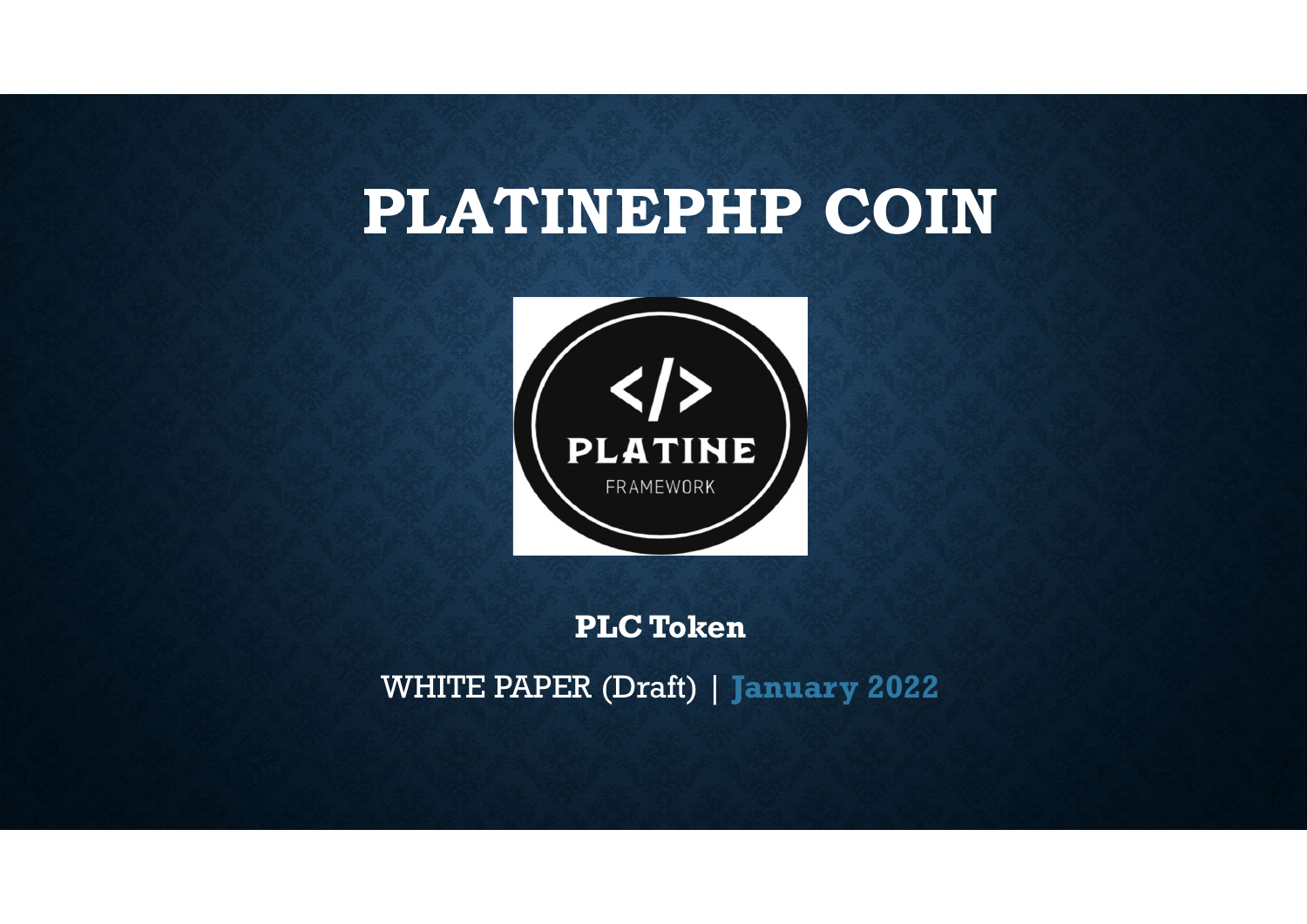## TABLE OF CONTENT TABLE OF<br>
1. OUR VISION<br>
2. OUR MISSION<br>
3. EXECUTIVE SUMMARY **TABLE OF**<br>
2. OUR MISSION<br>
2. OUR MISSION<br>
3. EXECUTIVE SUMMARY<br>
4. WHY CHOOSE US **TABLE OF CON**<br>
1. OUR VISION<br>
2. OUR MISSION<br>
3. EXECUTIVE SUMMARY<br>
4. WHY CHOOSE US<br>
5. OUR SERVICES **TABLE OF**<br>
1. OUR VISION<br>
2. OUR MISSION<br>
3. EXECUTIVE SUMMARY<br>
4. WHY CHOOSE US<br>
5. OUR SERVICES<br>
6. INTRODUCTION TO PLC **TABLE OF**<br>
1. OUR VISION<br>
2. OUR MISSION<br>
3. EXECUTIVE SUMMARY<br>
4. WHY CHOOSE US<br>
5. OUR SERVICES<br>
6. INTRODUCTION TO PLC<br>
7. ROADMAP **TABLE OF CONTI**<br>
1. OUR VISION<br>
2. OUR MISSION<br>
3. EXECUTIVE SUMMARY<br>
4. WHY CHOOSE US<br>
5. OUR SERVICES<br>
6. INTRODUCTION TO PLC<br>
7. ROADMAP **TABLE OF**<br>
1. OUR VISION<br>
2. OUR MISSION<br>
3. EXECUTIVE SUMMARY<br>
4. WHY CHOOSE US<br>
5. OUR SERVICES<br>
6. INTRODUCTION TO PLC<br>
7. ROADMAP<br>
8. RISKS<br>
9. DISCLAIMEPS

- 
- 
- 
- 
- 
- 1. OUR VISION<br>2. OUR MISSION<br>3. EXECUTIVE SUMMARY<br>4. WHY CHOOSE US<br>5. OUR SERVICES<br>6. INTRODUCTION TO PLC<br>7. ROADMAP<br>8. RISKS<br>9. DISCLAIMERS<br>10 THIRD-PARTY DATA 2. OUR MISSION<br>
3. EXECUTIVE SUMMARY<br>
4. WHY CHOOSE US<br>
5. OUR SERVICES<br>
6. INTRODUCTION TO PLC<br>
7. ROADMAP<br>
8. RISKS<br>
9. DISCLAIMERS<br>
10.THIRD-PARTY DATA<br>
11 TEAM
- 
- 
- 
- 10.THIRD-PARTY DATA
- 11.TEAM
- 12.WEBSITE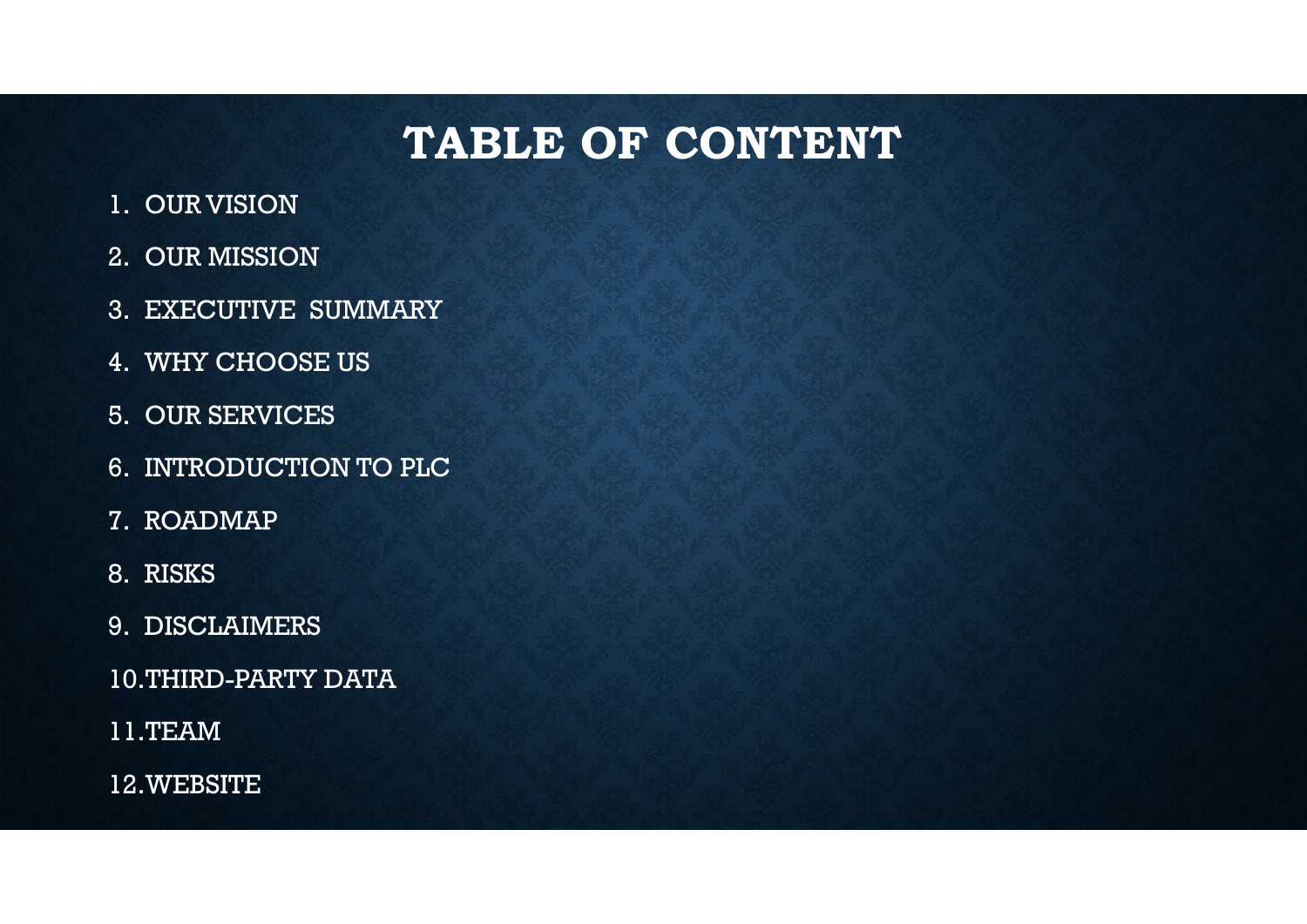## OUR VISION

Our goal is to build a multi-billion token crypto economy, by providing useful services to the public, whilst creating value for PlatinePHP token holders.

Enlighten them on the ways our community operates and how our users can benefit from our various incentives.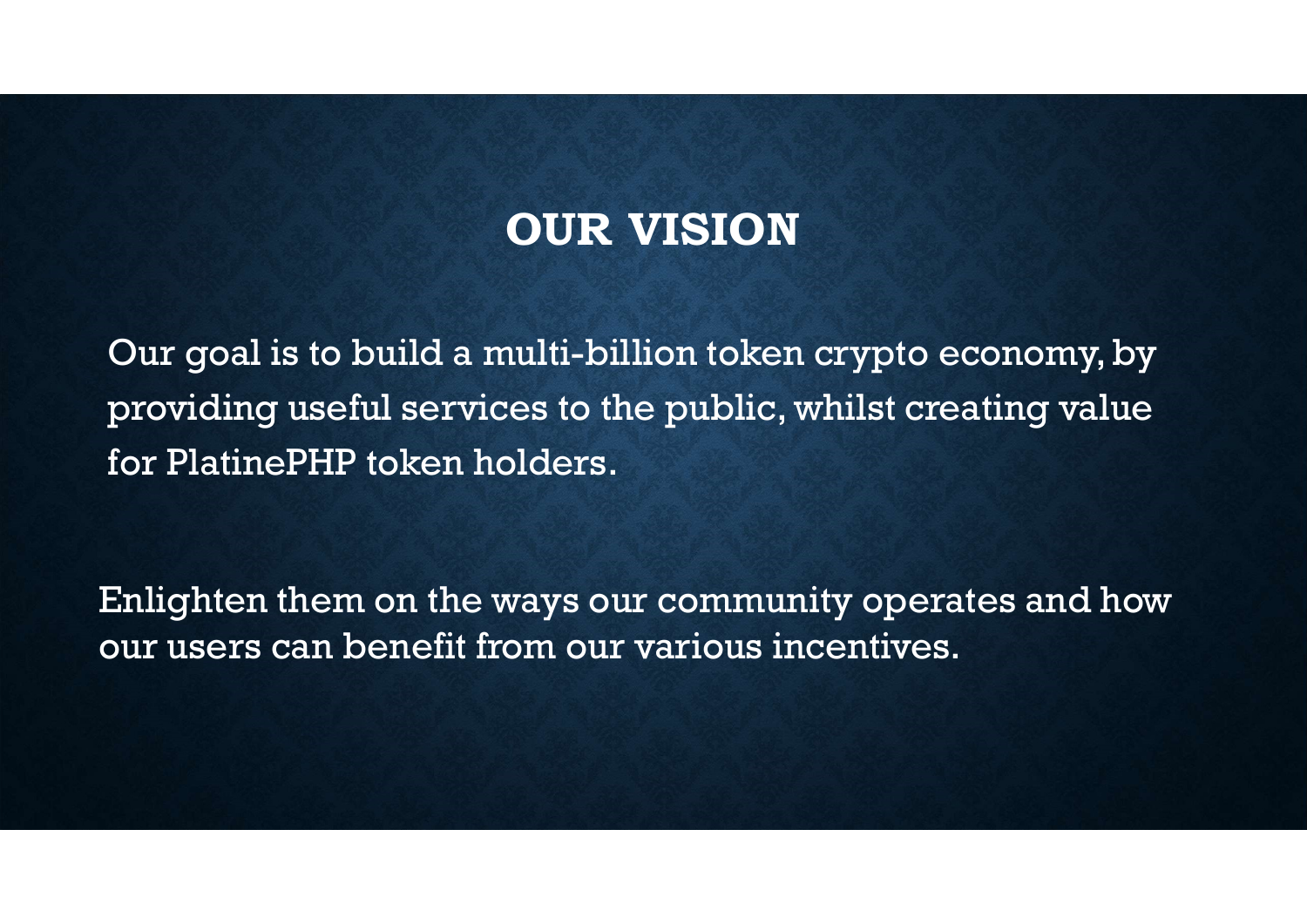## OUR MISSION

Ease interaction between buyers and sellers by creating an ecosystem where users can purchase online using our PLC tokens whilst holding their transactions on all marketplace that will listing it.

Listing in many exchange platform where our users can easily trade cryptocurrencies pairs like ETH, BTC, LTC, USDT and, so on.

Offer business opportunities to individuals and small business owners by creating white-label re-seller, where they can earn \$1000 to \$5000 monthly income to worldwide users.

Use PLC as the utility token in mostly of e-commerce platform with rapidity of transaction and low fees, as offer SOLANA BlockChain.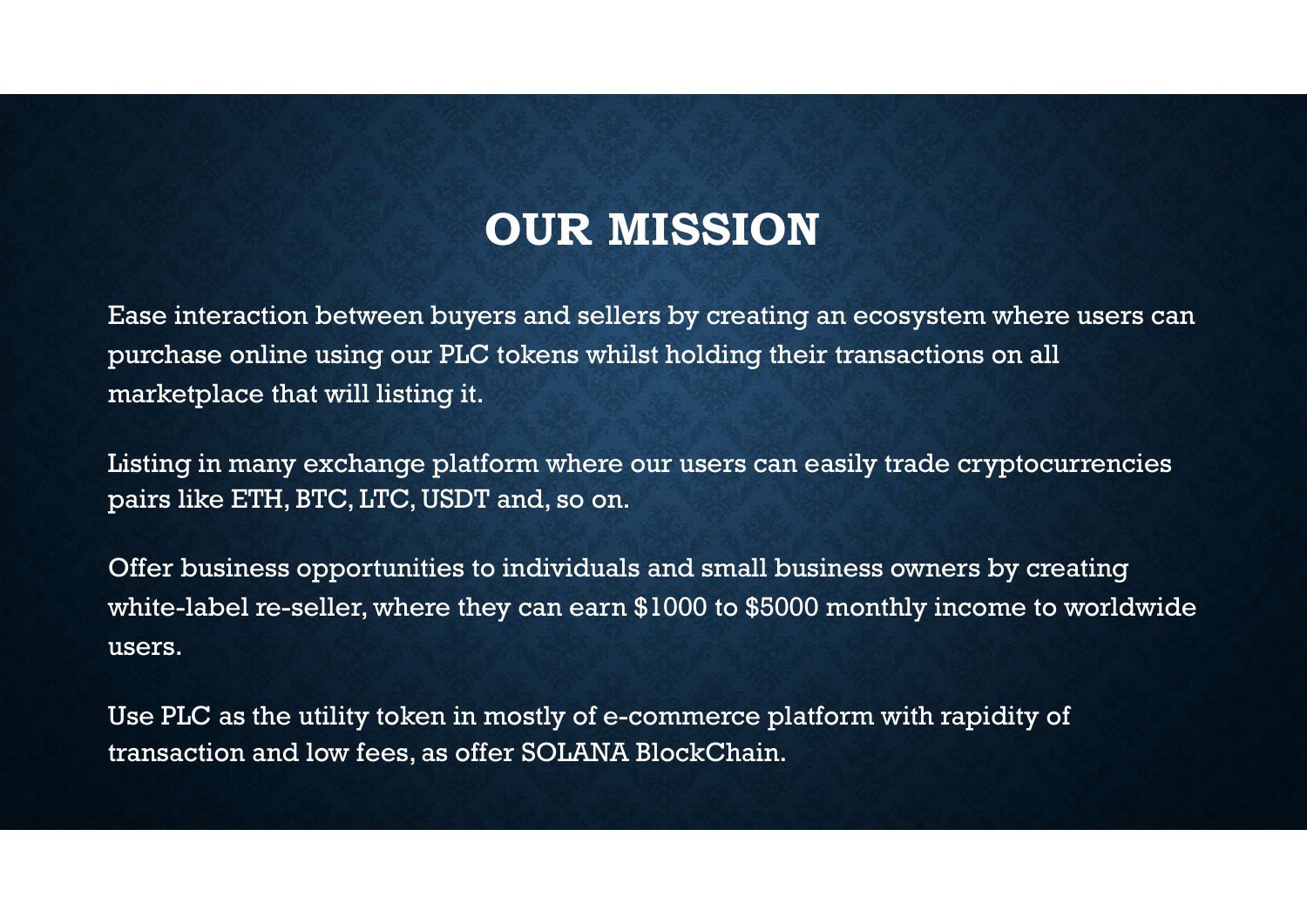## EXECUTIVE SUMMARY

We have developed a credible crypto technology startup which enlists various services which shall be discussed subsequently within this white paper.

Designed with a powerful ecosystem, PLC accommodates the needs of risk-averse private investors interested in our portfolio diversification in an effort to build trust in a usually uncertain environment.

Our solution offers a wide range of products which allows our users to trade various cryptocurrencies on the listing trading platform.

We view accessibility, international financial inclusion, and sustainability as goals set to be achieved by this project, nevertheless it is our specific ambition to significantly enhance our client's financial freedom and well-being.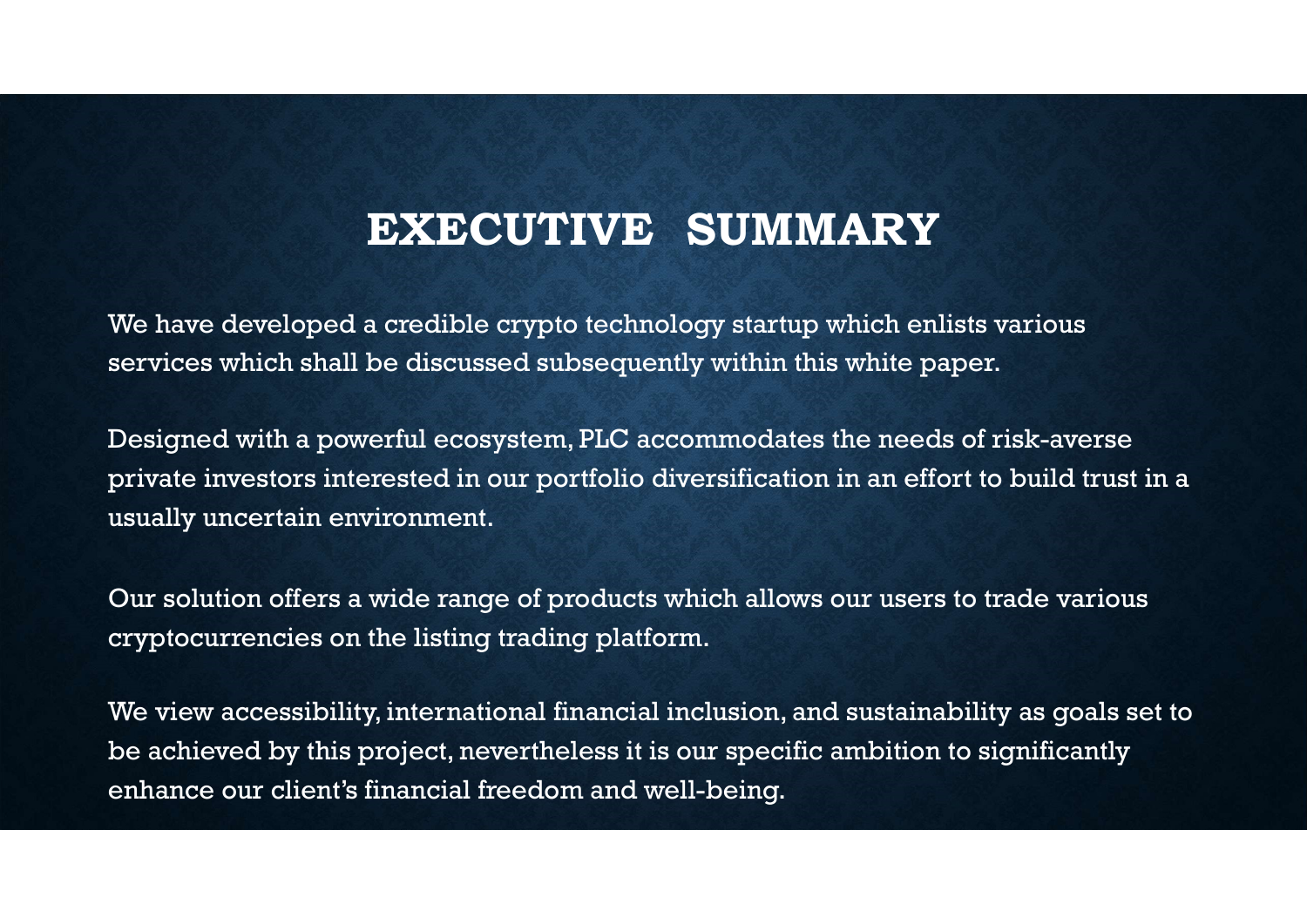WHY CHOOSE US<br>edived mainstream with an ecosystem that provides a We are an IT team, we have delved mainstream with an ecosystem that provides a variety of needed services within the software development. Nevertheless, with over 3 years of experience, we aim to offer more.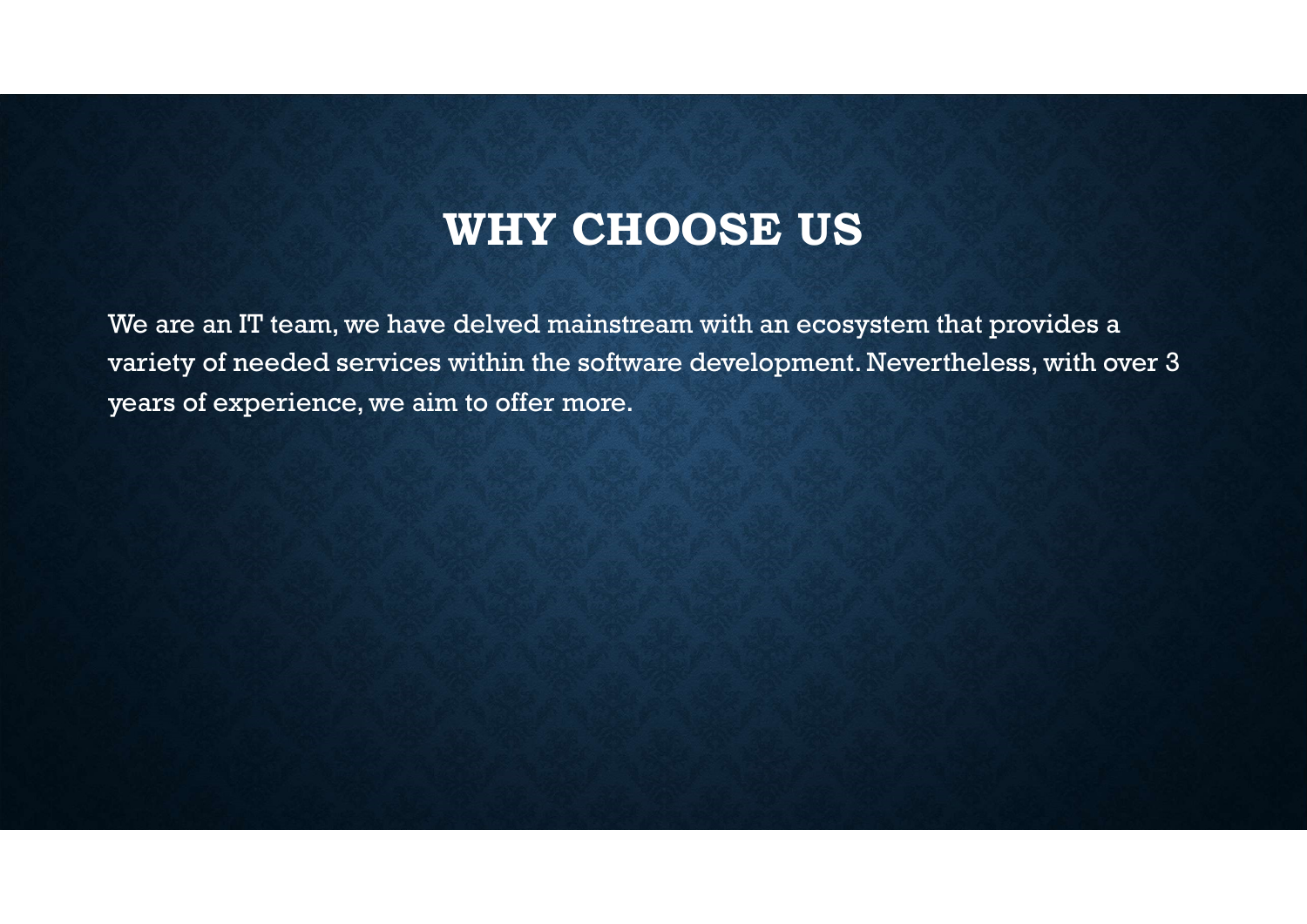## OUR SERVICES

Our IT services are user-friendly. We provide services to all businesses, professionals and individuals.

We offer:

**Q** Software development

Website designing & development

**Q** Search Engine Optimization

 $\Box$  Server security

Script / Application Installation

Other IT Services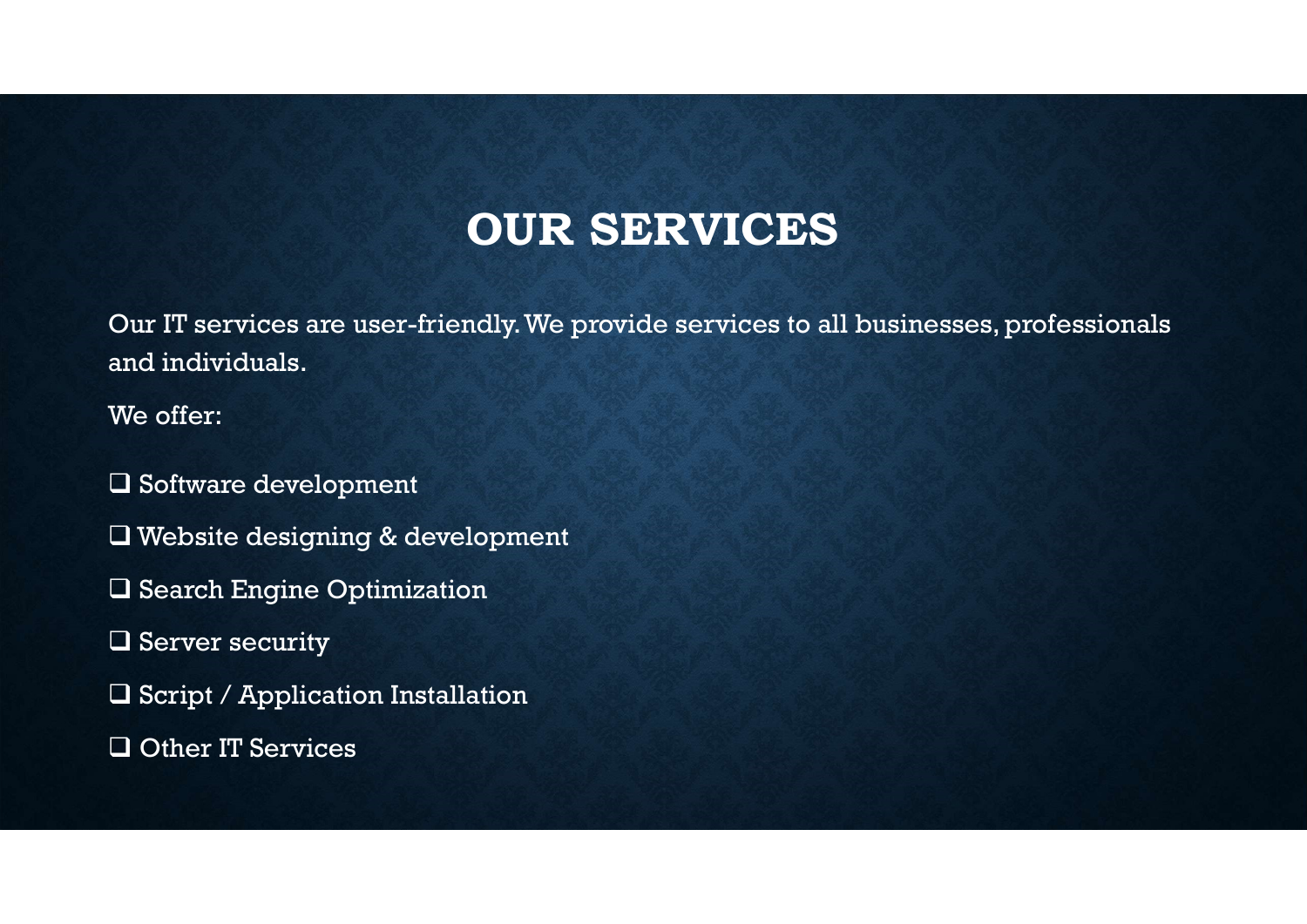## INTRODUCTION TO PLC



**ITRODUCTION TO PLC**<br>PlatinePHP Coin is a Solana (SPL) based utility token that you<br>can use to buy and sell online services in ecommerce,<br>marketplace, etc. It can also be exchanged for other cryptocan use to buy and sell online services in ecommerce, marketplace, etc. It can also be exchanged for other cryptocurrencies (USDT, USDC, ETH, BTC ...) or fiat currencies  $(\$, \$$ , ...). The main reason we created this token is to introduce our flagship Platine Framework product to be accessible worldwide. Platine PHP is a PHP Framework developed using new technology concepts and recommendations, to help web developers create a fast, modular, extensible business application with minimal effort.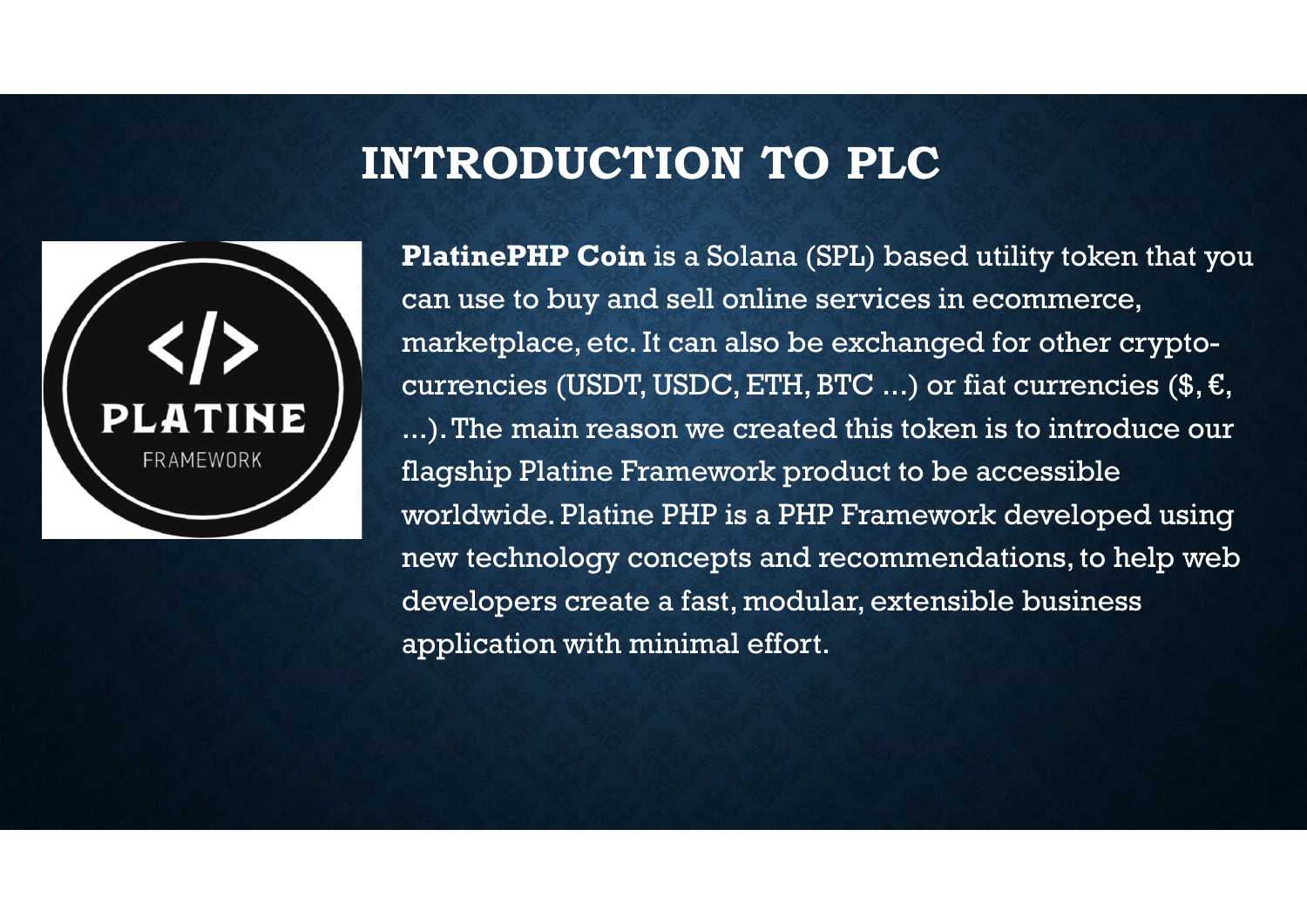## INTRODUCTION TO PLC



|                      | <b>INTRODUCTION TO PLC</b>                                                                                                                                                                                                                                                                     |  |  |
|----------------------|------------------------------------------------------------------------------------------------------------------------------------------------------------------------------------------------------------------------------------------------------------------------------------------------|--|--|
|                      |                                                                                                                                                                                                                                                                                                |  |  |
| FRAMEWORK            | PLC is the utility token forming the backbone of the Platine PHP<br>Framework project. PLC token will be based on Solana (SPL) Block Chain.<br>Its total supply is 9 Billion. PLC token holders will be rewarded with<br>various benefits on the trading exchange, and in our future projects. |  |  |
| Name                 | <b>PlatinePHP Coin</b>                                                                                                                                                                                                                                                                         |  |  |
| Symbol               | PLC                                                                                                                                                                                                                                                                                            |  |  |
| Decimal              | 9                                                                                                                                                                                                                                                                                              |  |  |
| Total Supply         | 9,000,000,000                                                                                                                                                                                                                                                                                  |  |  |
| <b>Block Chain</b>   | <b>SOLANA</b>                                                                                                                                                                                                                                                                                  |  |  |
| <b>Token Address</b> | 54bivnbkUA6CTw42m8oNaUqxxfDnCmHlNvGnQyeqeNaV                                                                                                                                                                                                                                                   |  |  |
| Explorer             | https://explorer.solana.com/address/54bivnbkUA6CTw42m8oNaUqxxfDnCmH1NvGnQyeqeNaV                                                                                                                                                                                                               |  |  |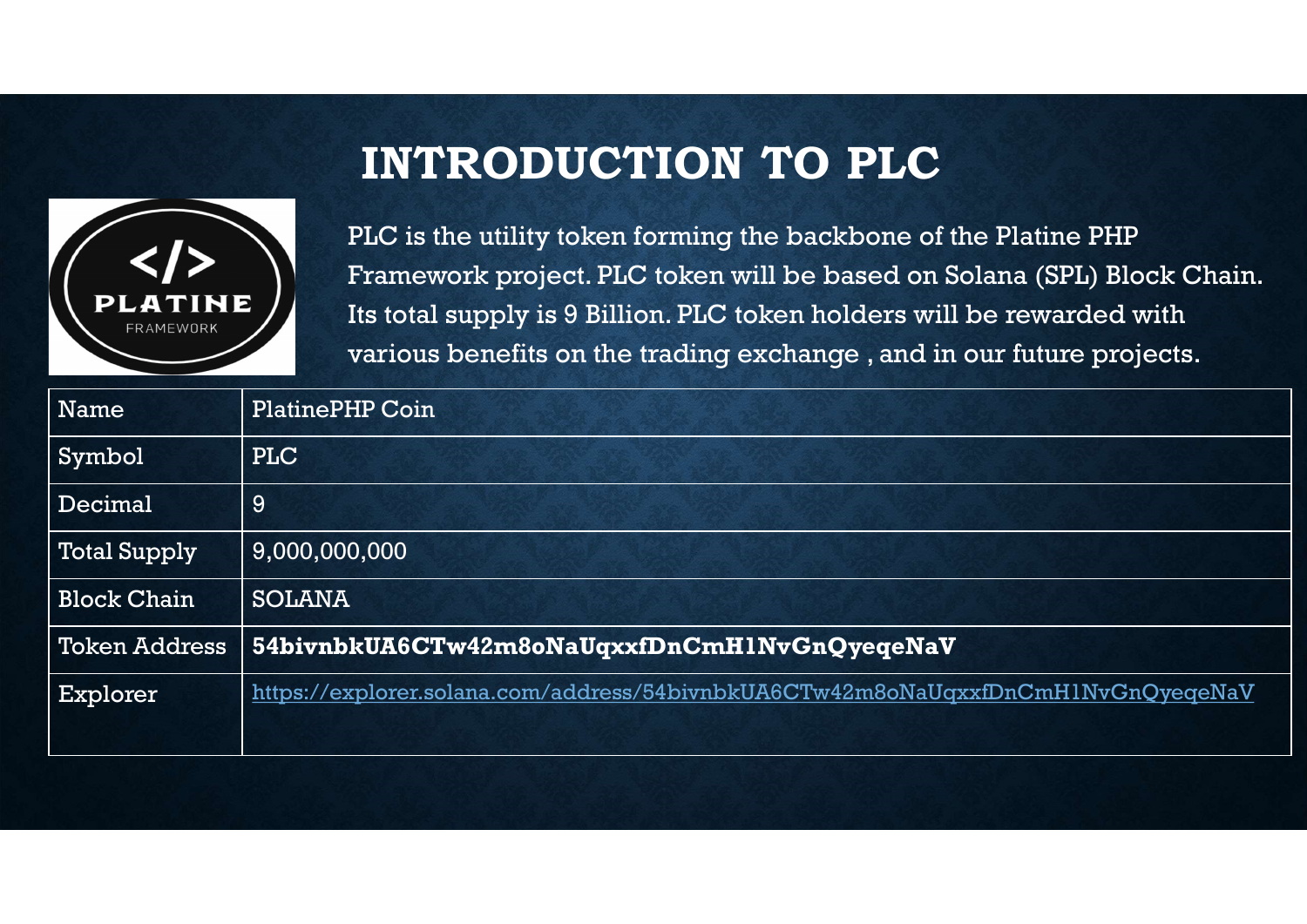## ALLOCATION OF PLC TOKEN

| Item                         | <b>Description</b>                                                                                                                                                                                             | <b>Tokens</b> | %  |
|------------------------------|----------------------------------------------------------------------------------------------------------------------------------------------------------------------------------------------------------------|---------------|----|
| <b>Development</b>           | The largest part of the investment will be allocated for<br>the further developments and improvements of the<br>platform and applications.                                                                     | 4,320,000,000 | 48 |
| <b>Marketing</b>             | In order for our project can be seen by as many investors<br>as possible, to get them more familiar and introduce all<br>project's benefits, the funds intended for marketing are<br>the second most important | 2,250,000,000 | 25 |
| <b>Security</b>              | Our user's safety is very important to us, in any sense. In<br>order to be sure, continuous and without doubt, the<br>significant percent is intended to be for this segment                                   | 900,000,000   | 10 |
| Infrastructure & hosting     | For infrastructure & hosting of our platform                                                                                                                                                                   | 450,000,000   | 5  |
| Legal                        | Bearing in mind the changes that are constantly taking<br>place in the crypto world, the legal team will always be at<br>our disposal for legally safe and legal in every sense.                               | 450,000,000   | 5  |
| <b>Airdrop &amp; Rewards</b> | A small percentage of the funds are allocated for airdrop<br>and rewards                                                                                                                                       | 450,000,000   | 5  |
| Unforeseen expenses          | for unforeseen expenses - A small percentage of the<br>funds are allocated for unplanned expenditures that we<br>could not foresee in advance.                                                                 | 180,000,000   |    |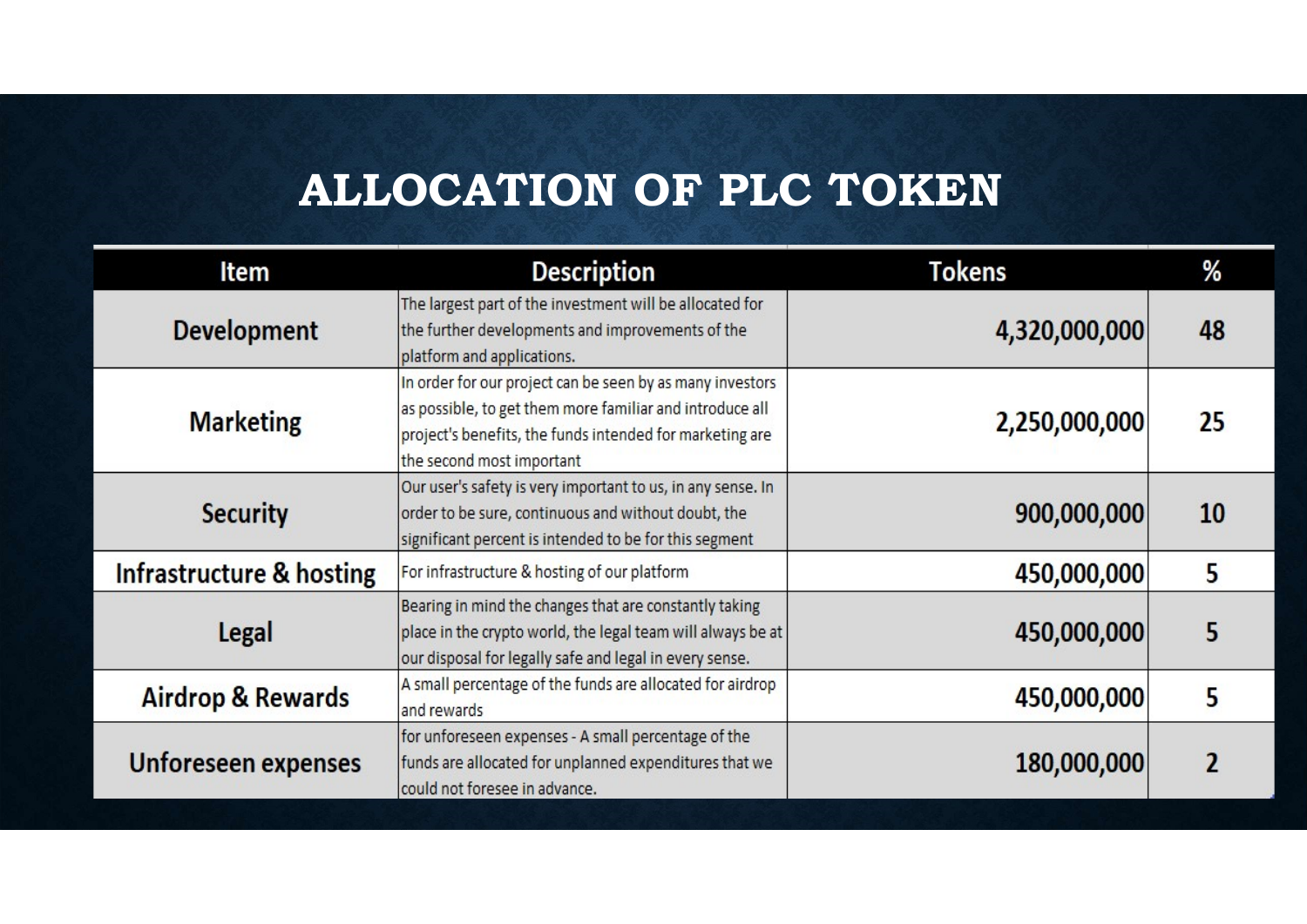## PLC VALUE

### Some benefits for PLC token holders include but are not limited to:

### Purchase Online

PLC token can be used as payment token to order online services in marketplace, e-commerce that support it.

### $\Box$  Up to 60% Discount

We will apply discount on purchase of our products when pay by PLC tokens.

### Exchanges

It can also be exchanged for other crypto-currencies (USDT, USDC, ETH, BTC ...)

### Airdrop

Applicable when different companies agree to provide tokens to users in return for listing, or as a way to be promoted to all Platine PHP users. In such cases, we'll distribute such airdrops based on the amount of PLC you hold.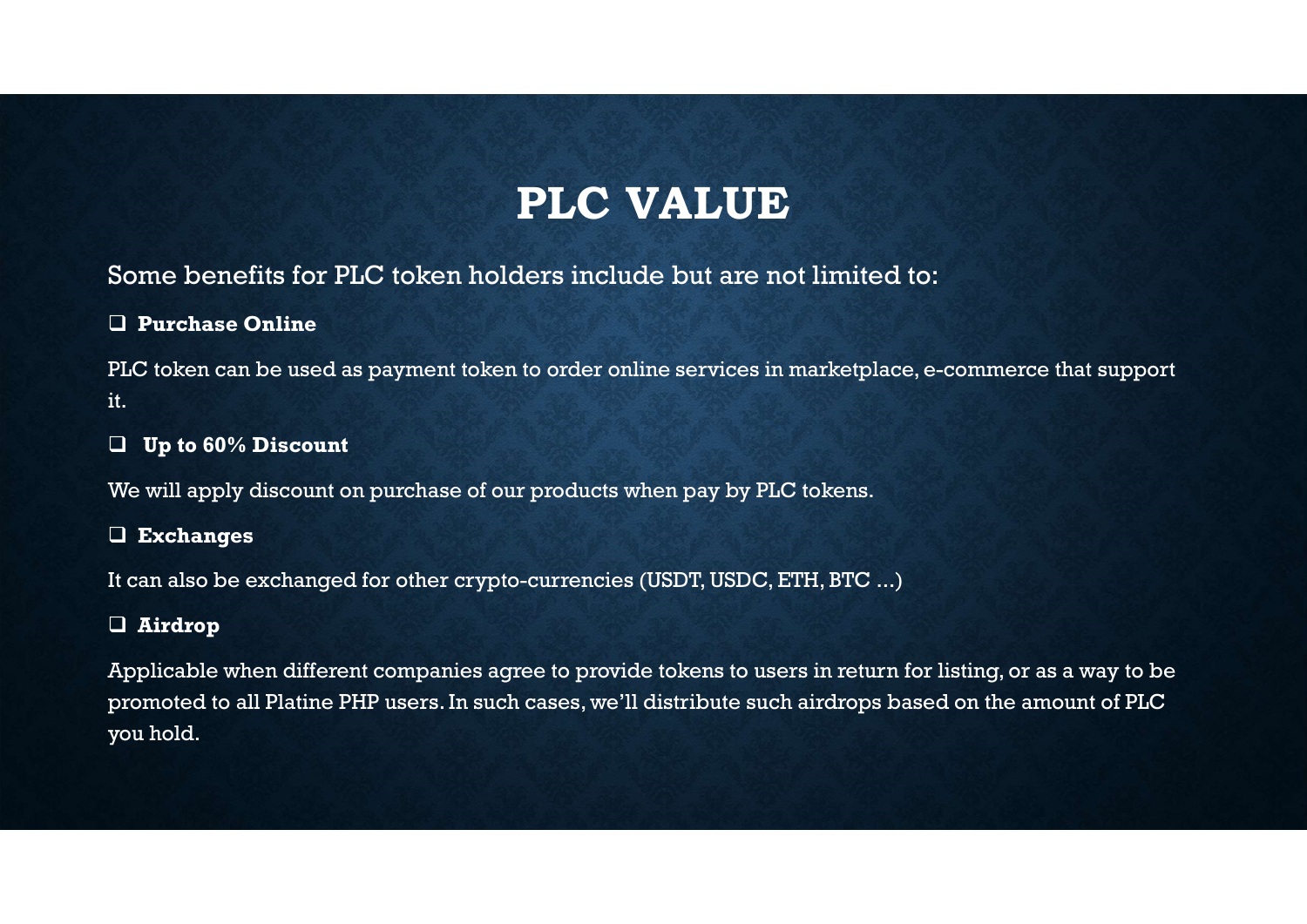# TOKENOMICS  $\begin{array}{lllllllllll} \textbf{OKENOMICS} & & & & & \\ \textbf{000 PLC} & & & & & \\ \textbf{Stage 2} & & & & & \\ \textbf{Stage 2} & & & & & \\ \textbf{Pre-sale} & & & & & \\ \textbf{·PLC TOKEN RATE} & & & & & \\ \textbf{·ELC TO} & & & & & \\ \textbf{·$80.000375]} & & & & \\ \textbf{·} & & & & & \\ \textbf{·} & & & & & \\ \textbf{·} & & & & & \\ \textbf{·} & & & & & \\ \textbf{·} & & & & & \\ \textbf{·} & & & & & \\ \textbf{·} & & &$  $\begin{array}{lllllllllllll} \textbf{OKENOMICS} & & & & & \\ \textbf{000 PLC} & & & & & & \\ \textbf{Stage 2} & & & & & & \\ \textbf{Stage 2} & & & & & & \\ \textbf{Pre-sale} & & & & & & \\ \textbf{PLC TOKEN RATE} & & & & & & \\ \textbf{FIC TO} & & & & & & \\ \textbf{12.5% Discount} & & & & & \\ \textbf{25% Discount} & & & & & & \\ \textbf{25% Discount} & & & & & & \\ \textbf{25% D} & & & & & & \\ \textbf{25% D} & & & & & & \\ \textbf{25% D} & & & &$

Total Token Distribution: 9,000,000,000 PLC **TOKE**<br>
Total Token Distribution: 9,000,000,000 PLC<br>
Soft Cap: 2,250,000,000 PLC<br>
Hard Cap: 5,400,000,000 PLC<br>
Firal Cap: 5,400,000,000 PLC<br>
Stage 1<br>
Private Sale<br>
• PLC TOKEN RATE<br>
• [\$0.00015]<br>
• 70% Discount<br>
• Soft Cap **TOKE**<br>
Total Token Distribution: 9,000,000,000 PLC<br>
Soft Cap: 2,250,000,000 PLC<br>
Hard Cap: 5,400,000,000 PLC<br>
Stage 1<br>
Private Sale<br>
• PLC TOKEN RATE<br>
• [\$0.00015]<br>
• 70% Discount<br>
• Soft Cap:<br>
• 225,000,000 PLC<br>
• Hard C Total Token Distribution: 9,000,000,000 PLC<br>
Soft Cap: 2,250,000,000 PLC<br>
Hard Cap: 5,400,000,000 PLC<br>
Frivate Sale<br>
• PLC TOKEN RATE<br>
• [\$0.00015]<br>
• 70% Discount<br>
• Soft Cap:<br>
• 225,000,000 PLC<br>
• Hard Cap:<br>
• 900,000,00

Soft Cap: 2,250,000,000 PLC 90,000,000 PLC<br>
• Fivate Sale<br>
• PLC TOKEN RATE<br>
• Fivate Sale<br>
• PLC TOKEN RATE<br>
• [\$0.00015]<br>
• 70% Discount<br>
• Soft Cap:<br>
• 225,000,000 PLC<br>
• Hard Cap:<br>
• 900,000,000 PLC<br>
• Hard Cap:<br>
• 900,000,000 PLC<br>
• Start: 2022

Hard Cap: 5,400,000,000 PLC

Stage 1

Private Sale

- PLC TOKEN RATE
- 
- 
- 
- 
- Hard Cap:
- 
- Start: 2022-02-01
- Ending: 2022-02-28

Stage 2

### Pre-sale

### • PLC TOKEN RATE

- 
- 
- 
- 
- (000 PLC<br>
Stage 2<br>
Pressale<br>
Pressale<br>
 PLC TOKEN RATE<br>
 [\$0.000375]<br>
 25% Discount<br>
 Soft Cap:<br>
 810,000,000 PLC<br>
 Hard Cap: 1,800,000,000<br>
 FLC<br>
 Soft Cap:<br>
 810,000,000 PLC<br>
 Hard Cap: 1,800,000,000<br>
 FLC<br>
 • Hard Cap: 1,800,000,000 PLC and the set of the set of the set of the set of the set of the set of the set of the set of the set of the
- Start: 2022-03-01
- Ending: 2022-03-31

Stage 3

### Public sale

- PLC TOKEN RATE Stage 3<br>
Public sale<br>
• PLC TOKEN RATE<br>
• [\$0.0004375]<br>
• 12.5% Discount<br>
• Soft Cap:<br>
• 810,000,000 PLC Stage 3<br> **Public sale<br>
• PLC TOKEN RATE**<br>
• [\$0.0004375]<br>
• 12.5% Discount<br>
• Soft Cap:<br>
• 810,000,000 PLC<br>
• Hard Cap: Stage 3<br>
Public sale<br>
• PLC TOKEN RATE<br>
• [\$0.0004375]<br>
• 12.5% Discount<br>
• Soft Cap:<br>
• 810,000,000 PLC<br>
• Hard Cap:<br>
• 1,800,000,000 PLC<br>
• Start: 2022-04-01 Stage 3<br> **Public sale**<br>
• **PLC TOKEN RATE**<br>
• [\$0.0004375]<br>
• 12.5% Discount<br>
• Soft Cap:<br>
• 810,000,000 PLC<br>
• **Hard Cap:**<br>
• 1,800,000,000 PLC<br>
• **Start:** 2022-04-01<br>
• **Ending:** 2022-04-31
- 
- 
- 
- 
- Hard Cap:
- 
- Start: 2022-04-01
- Ending: 2022-04-31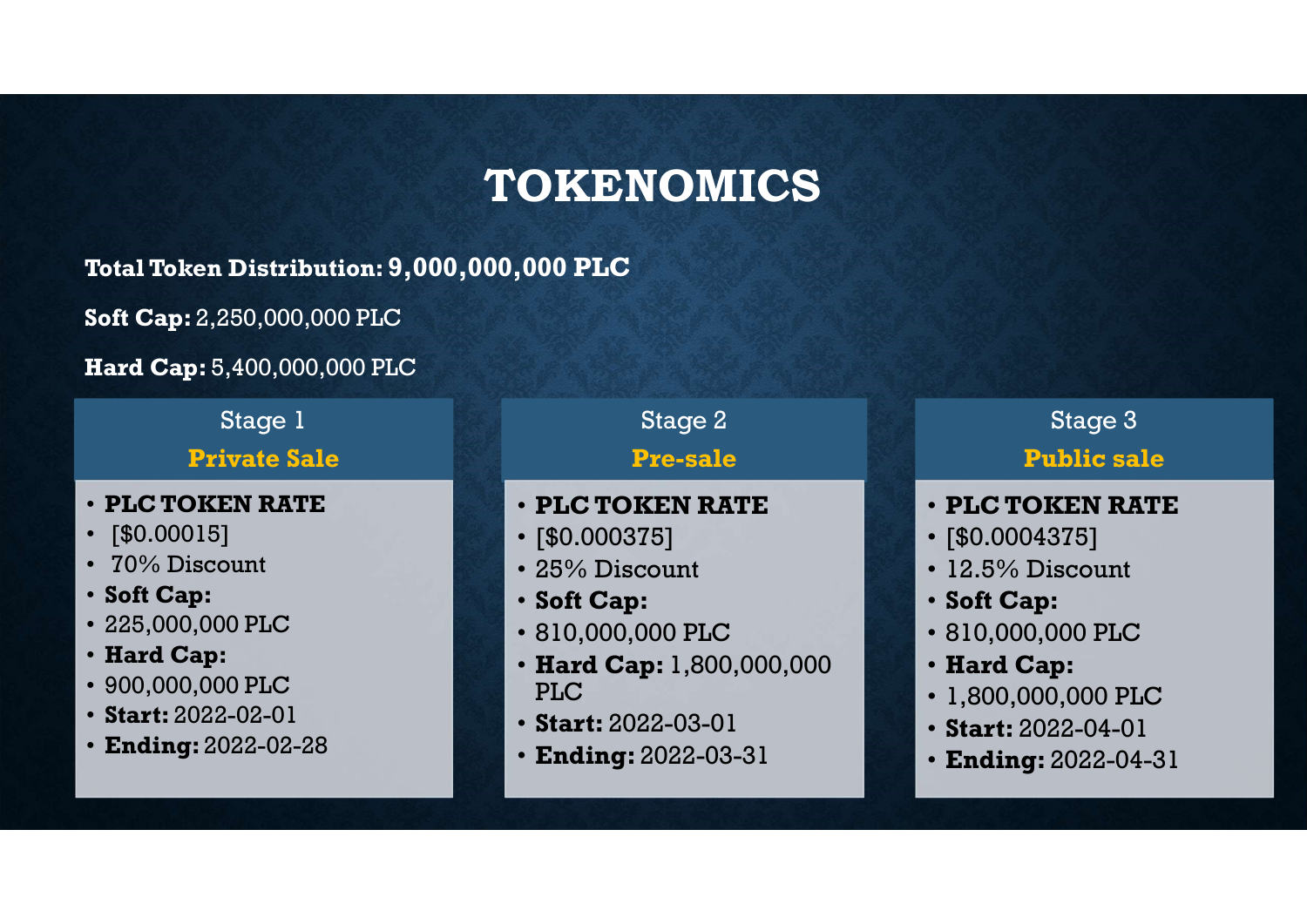## PLC TOKEN SALE

How to buy PLC token?

**PLC TOKEN SALE**<br>How to buy PLC token?<br>PLC token can be purchased with Bitcoin (BTC), Litecoin(LTC), Etherium (ETH),<br>Binance (BNB), Tether (USDT), Tron (TRX), etc. **PLC TOKEN**<br>Binance (BNB), Tether (USDT), Tron (TRX), etc.<br>Binance (BNB), Tether (USDT), Tron (TRX), etc.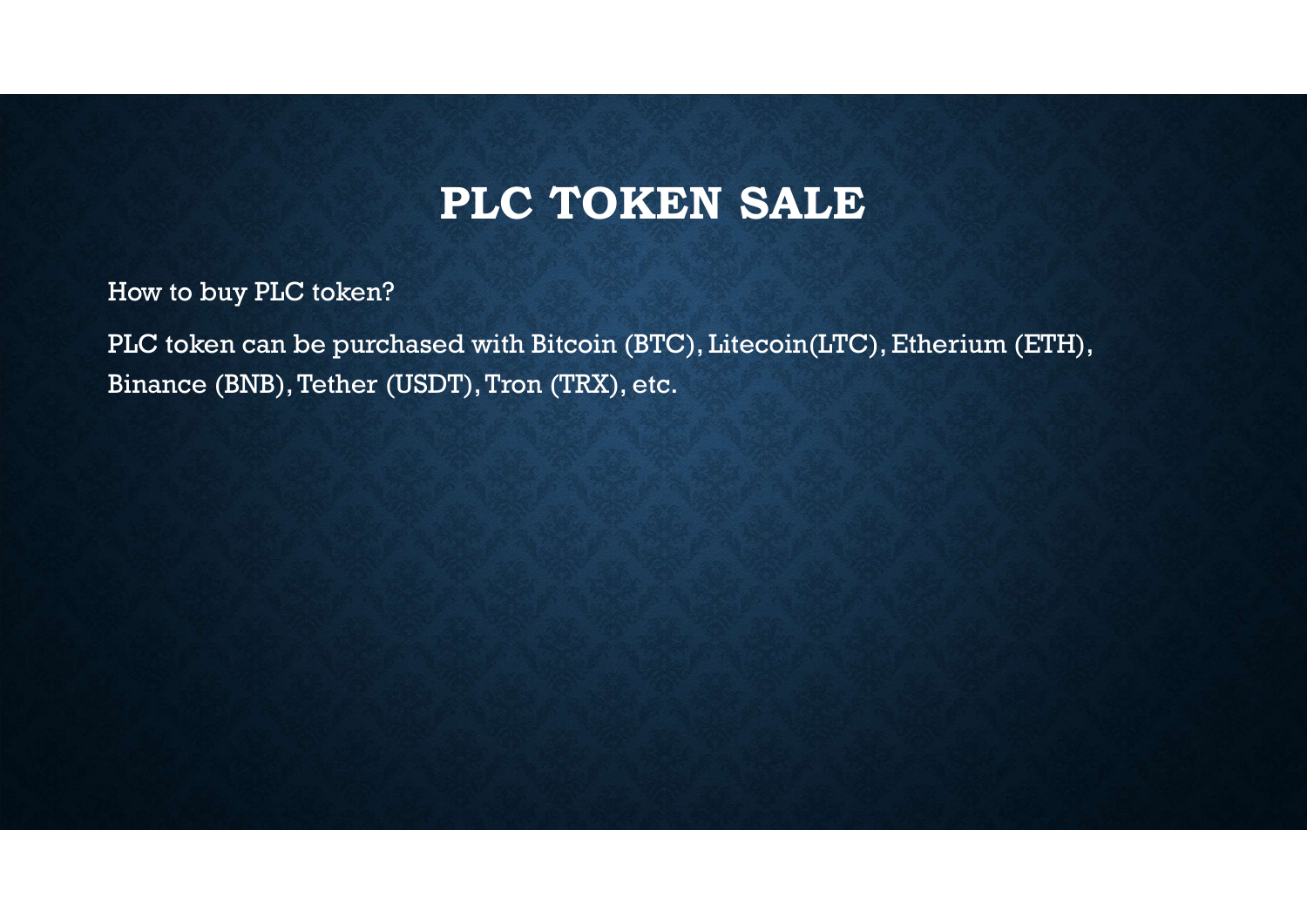## ROADMAP

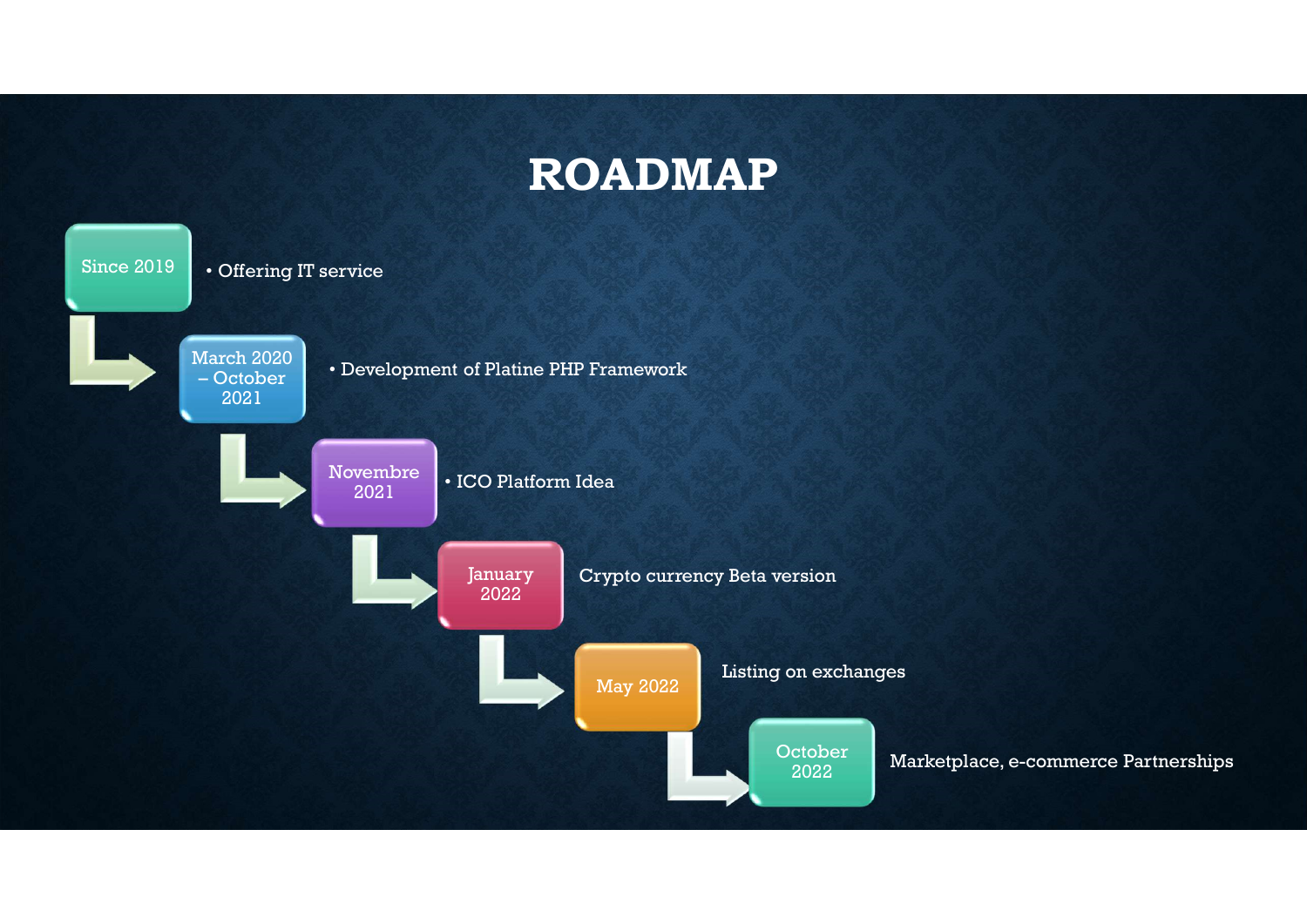## RISKS

Every business comes with a significant risk ratio involved. In this very section, you'll see some of the risks involved with using PLC. **1. Blockchain Risk and School School School School School School School School School School School School School School School School School School School School School School School School School School School School Sc Every business comes with a significant risk ratio**<br>2. Every business comes with a significant risk ratio<br>2. **Blockchain Risk**<br>Its block chain is susceptible to being congested sometifortunately, this is not a common occu

Its block chain is susceptible to being congested sometimes, this makes transactions get delayed or lost. Fortunately, this is not a common occurrence.

Cyber hackers and/ or other malicious groups may attempt to interfere with our smart contracts in different ways which include, but are not limited to, denial of service attacks and malware attacks.

Every business comes with a significant risk ratio invert of the risks involved with using PLC.<br> **1. Blockchain Risk**<br>
Its block chain is susceptible to being congested sometimes<br>
Fortunately, this is not a common occurren PLC purchased by you can be solely held and controlled by you, in your wallet. These assets as discussed earlier require private keys for accessibility. If these private keys are lost, it will result in a loss of your PLC token.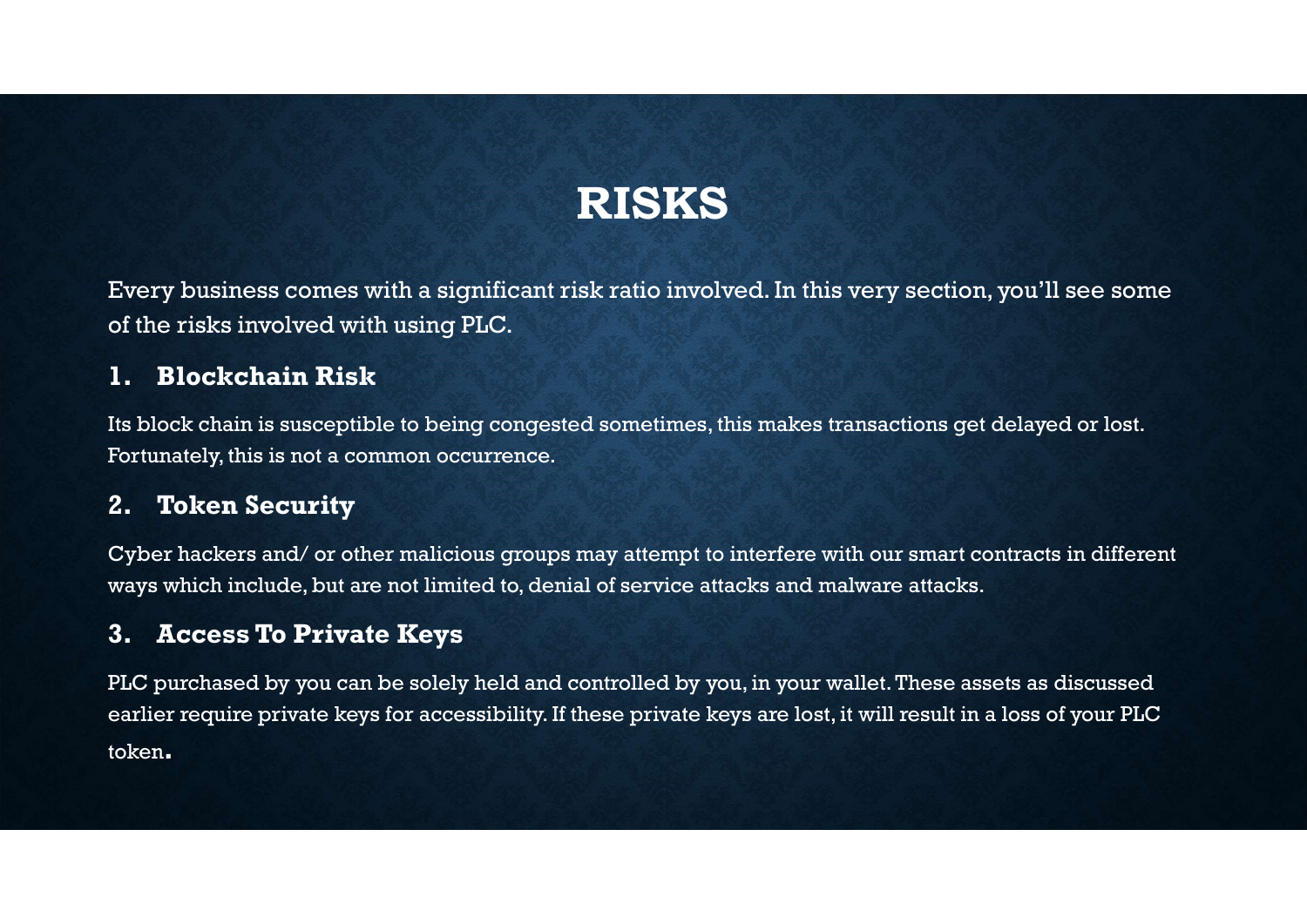### DISCLAIMERS

PLC tokens are not the security types of tokens, as they are fully functional utility tokens.

PLC tokens are non-refundable. There are no exclusive promises about future performances or will be made concerning PLC, including no promises of inherent values, non-exclusive promises about continuing payments, and as well there are no guarantees that PLC will hold a particular value.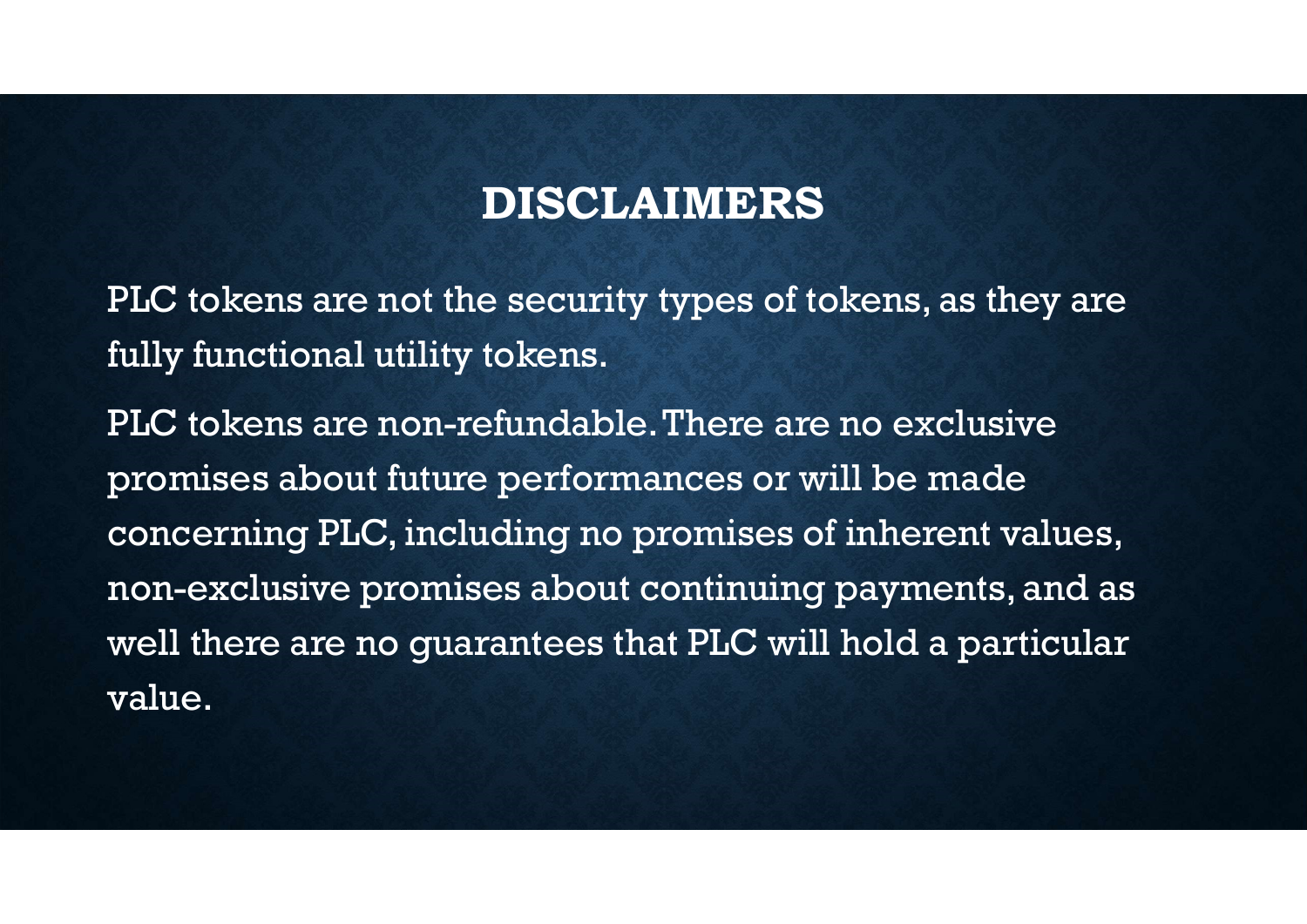### THIRD-PARTY DATA

This whitepaper contains some data and references which have been obtained from requisite third-party sources. Whilst the management believes that these data are reliable, they have not been subject to analysis by accounting, engineering, or financial advisors. There is no assurance as to the accuracy or completeness of the data.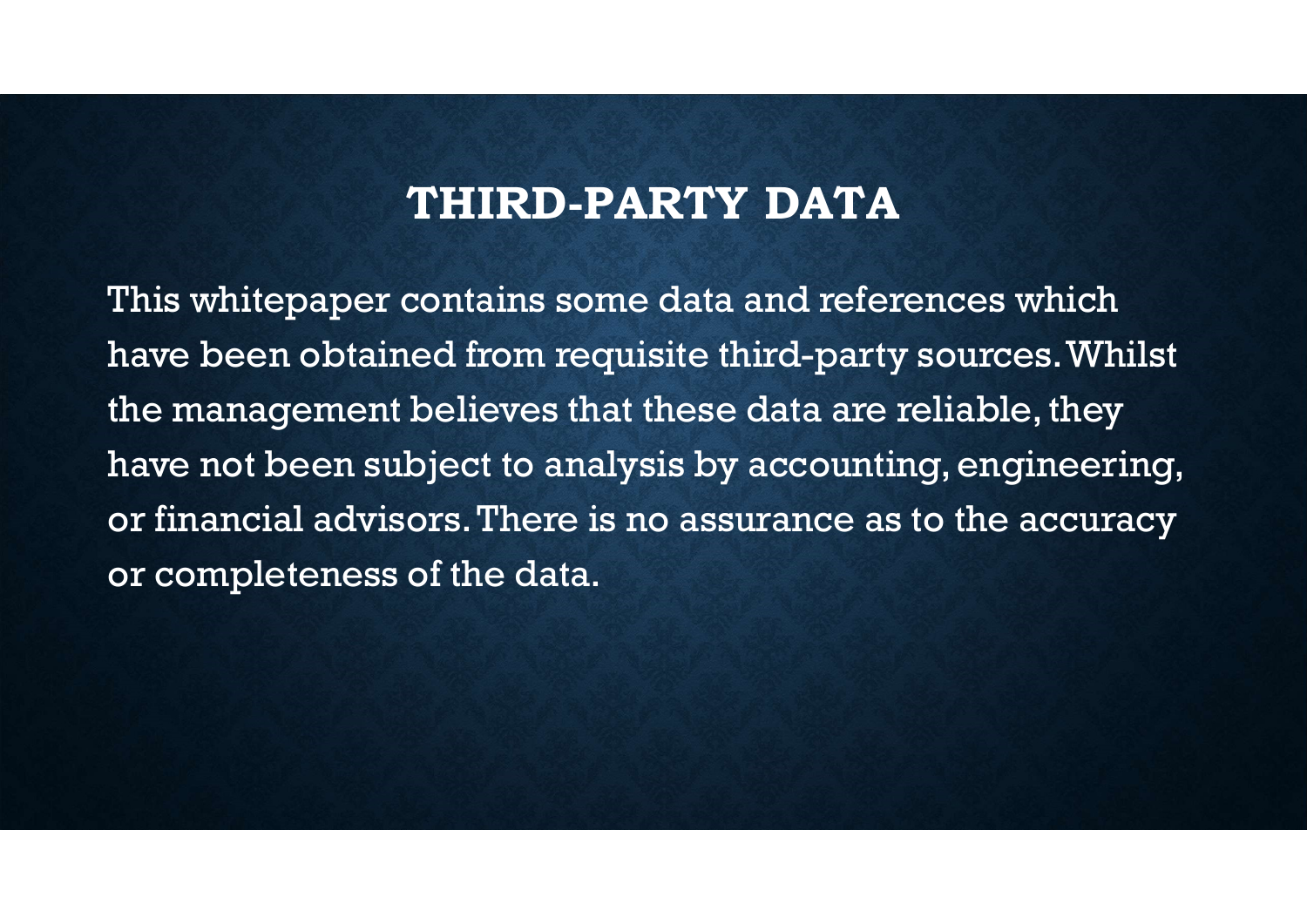### TEAM

TEAM<br>PlatinePHP has been built by a team of hardcode Software developers believers.





Ingrid MBOUTOU CFO & Graphic Designer

in  $y =$ 



Grace à Dieu **NGUETTA** Database Administrator

in  $96$ 



**Christal SACKOR** IT Developer

 $in 96$